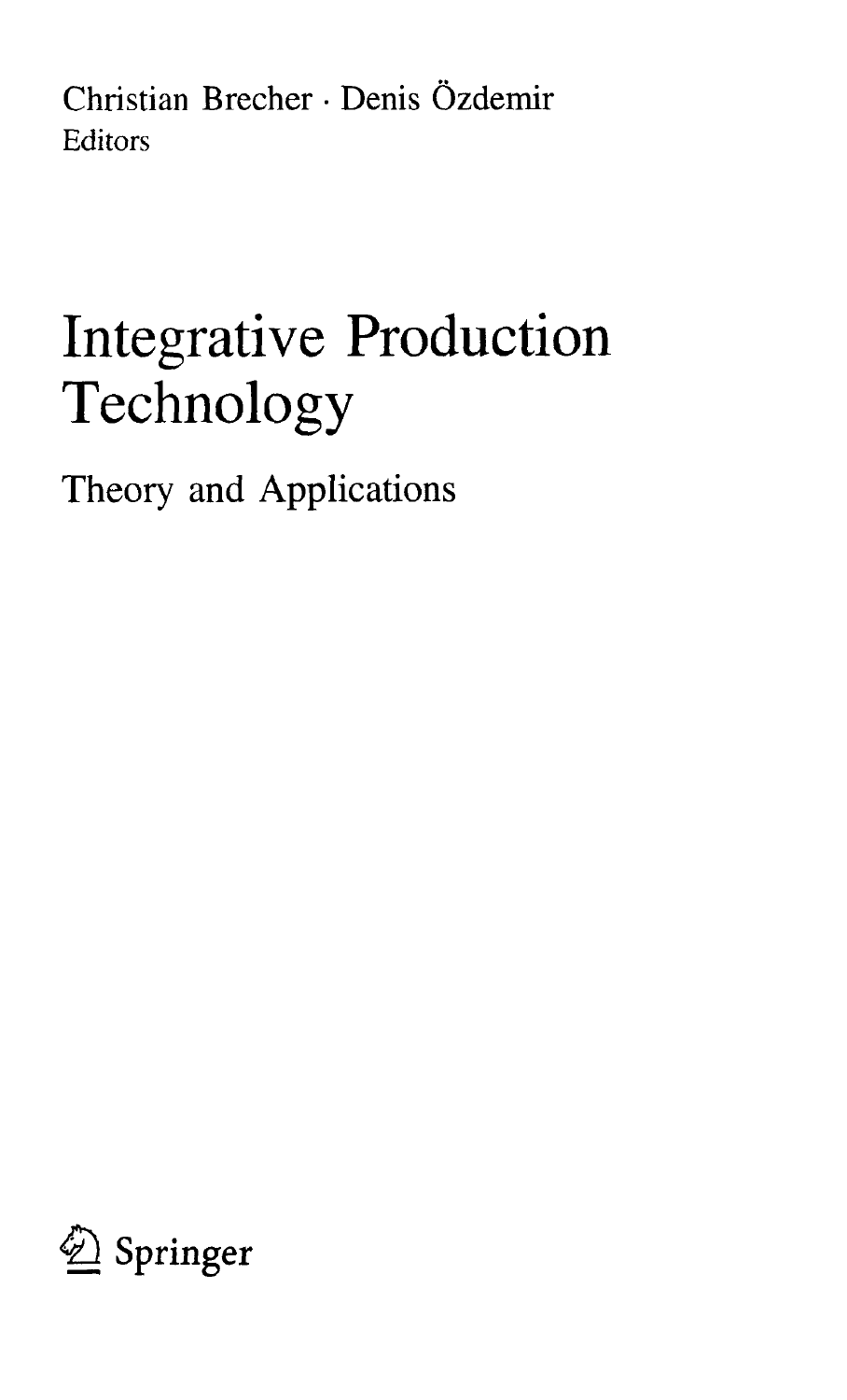## **Contents**

| $\mathbf{1}$ |         |       | Integrative Production Technology—Theory and Applications<br>Christian Brecher, Denis Özdemir and Anja Ruth Weber                                                                                                                                                                          | $\mathbf{1}$ |
|--------------|---------|-------|--------------------------------------------------------------------------------------------------------------------------------------------------------------------------------------------------------------------------------------------------------------------------------------------|--------------|
|              | 1.1     |       | Global Economic Background                                                                                                                                                                                                                                                                 | 1            |
|              | 1.2     |       | Opportunities and Challenges for Manufacturing                                                                                                                                                                                                                                             |              |
|              |         |       |                                                                                                                                                                                                                                                                                            | 8            |
|              | 1.3     |       | The Polylemma of Production                                                                                                                                                                                                                                                                | 12           |
|              | 1.4     |       |                                                                                                                                                                                                                                                                                            | 13           |
|              | 1.5     |       |                                                                                                                                                                                                                                                                                            | 15           |
|              |         |       |                                                                                                                                                                                                                                                                                            | 16           |
| Part I       |         |       | <b>Individualized Production</b><br>Christian Hopmann, Christian Windeck, Torben Fischer<br>and Nafi Yesildag                                                                                                                                                                              |              |
| $\mathbf{2}$ |         |       | Reinhart Poprawe, Wolfgang Bleck, Frank Thomas Piller,<br>Günther Schuh, Sebastian Barg, Arne Bohl, Sebastian Bremen,<br>Jan Bültmann, Christian Hinke, Ruth Jiang, Robin Kleer,<br>Simon Merkt, Ulrich Prahl, Michael Riesener, Johannes Schrage,<br>Christian Weller and Stephan Ziegler | 23           |
|              | 2.1     |       |                                                                                                                                                                                                                                                                                            | 24           |
|              | $2.2\,$ |       |                                                                                                                                                                                                                                                                                            | 26           |
|              |         | 2.2.1 | Objectives and Measures for the Second Funding                                                                                                                                                                                                                                             |              |
|              |         |       |                                                                                                                                                                                                                                                                                            | 27           |
|              | 2.3     |       |                                                                                                                                                                                                                                                                                            | 30           |
|              |         | 2.3.1 | Value Creation with Customized Products for the                                                                                                                                                                                                                                            |              |
|              |         |       | Case of Additive Manufacturing (AM)                                                                                                                                                                                                                                                        | 30           |
|              |         | 2.3.2 | Complementation of Manufacturing with SLM                                                                                                                                                                                                                                                  |              |
|              |         |       |                                                                                                                                                                                                                                                                                            | 34           |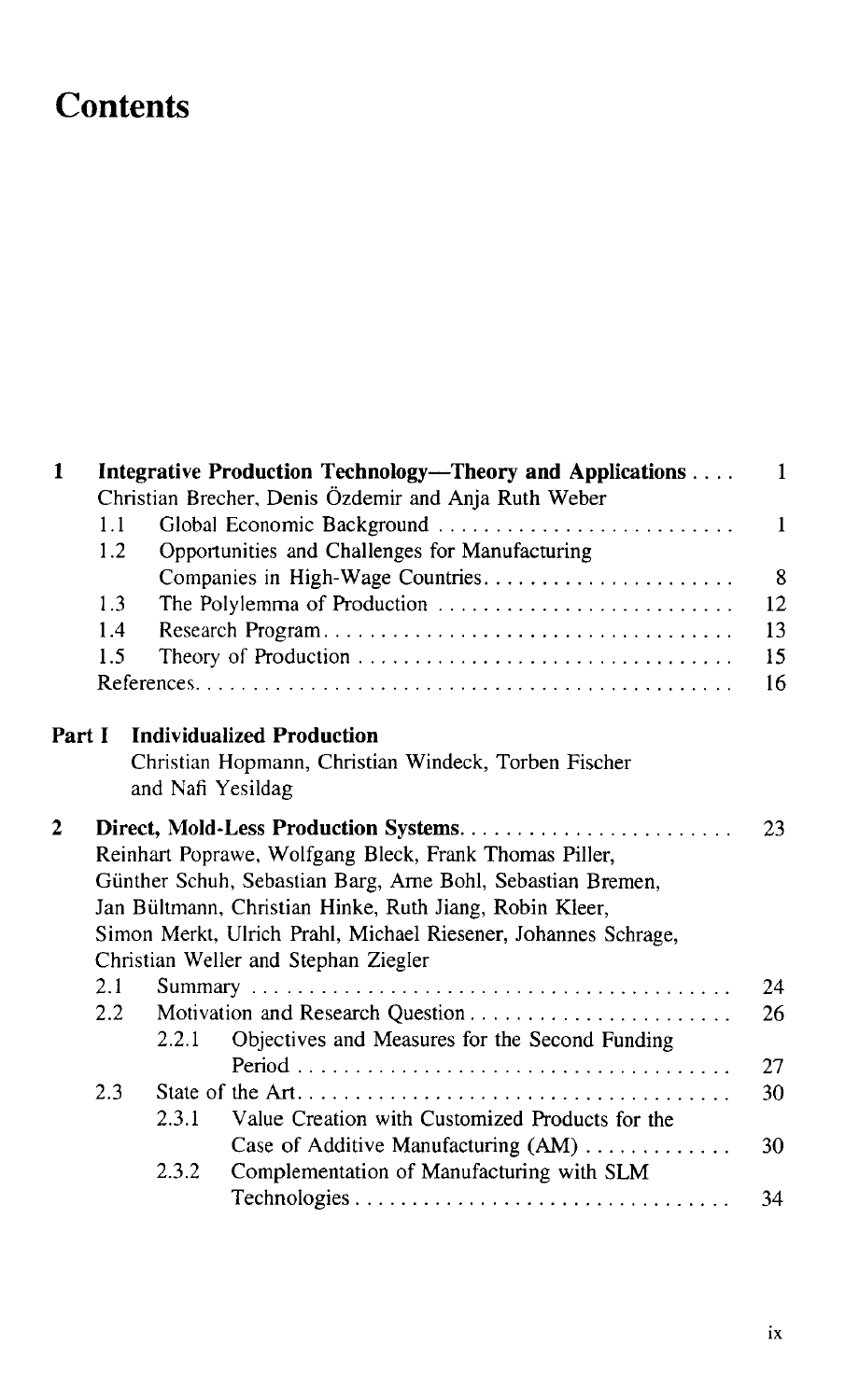## x Contents and the content of the content of the content of the content of the content of the content of the content of the content of the content of the content of the content of the content of the content of the content

|   |     | 2.3.3          | Machine-Specific Cost Drivers in Additive                         |          |
|---|-----|----------------|-------------------------------------------------------------------|----------|
|   |     |                | Manufacturing (AM) Technologies like Selective                    |          |
|   |     |                |                                                                   | 38<br>42 |
|   |     | 2.3.4<br>2.3.5 | High-Power Selective Laser Melting (HP SLM)                       |          |
|   |     |                | Qualification of Lattice Structures Manufactured                  |          |
|   |     |                | by Selective Laser Melting (SLM) for Custom                       |          |
|   |     |                | Part Properties                                                   | 43       |
|   |     | 2.3.6          | Steels in the Selective Laser Melting (SLM)                       |          |
|   |     |                |                                                                   | 46       |
|   | 2.4 |                |                                                                   | 48       |
|   |     | 2.4.1          | Value Creation with Customized Products                           |          |
|   |     |                | for the Case of Additive Manufacturing (AM)                       | 48       |
|   |     | 2.4.2          | The SLM-Complemented Product Production                           |          |
|   |     |                |                                                                   | 55       |
|   |     | 2.4.3          | Machine-Specific Cost Drivers in Additive                         |          |
|   |     |                | Manufacturing (AM) Technologies like Selective                    |          |
|   |     |                |                                                                   | 60       |
|   |     | 2.4.4          | High-Power Selective Laser Melting (HP SLM)                       | 79.      |
|   |     | 2.4.5          | Qualification of Lattice Structures Manufactured                  |          |
|   |     |                | by Selective Laser Melting (SLM) for Custom                       |          |
|   |     |                |                                                                   | 86       |
|   |     | 2.4.6          | High-Manganese Steel Fe-22Mn-0.3C                                 |          |
|   |     |                | in the Selective Laser Melting (SLM) Process.                     | 95       |
|   | 2.5 |                | Profitability Assessment as a Contribution to the Theory          |          |
|   |     |                |                                                                   | 99       |
|   |     | 2.5.1          |                                                                   | 100      |
|   |     | 2.5.2          |                                                                   | 101      |
|   | 2.6 |                |                                                                   | 103      |
|   | 2.7 |                | Future Research Topics                                            | 104      |
|   |     |                |                                                                   | 107      |
| 3 |     |                |                                                                   | 113      |
|   |     |                | Andreas Bührig-Polaczek, Marek Behr, Christian Hopmann,           |          |
|   |     |                | Günther Schuh, Abassin Aryobsei, Stefanie Elgeti, Markus Frings,  |          |
|   |     |                | Jan Kantelberg, Michael Riesener, Frank Schmidt, Roland Siegbert, |          |
|   |     |                | Uwe Vroomen, Christian Windeck and Nafi Yesildag                  |          |
|   | 3.1 |                |                                                                   | 114      |
|   | 3.2 |                |                                                                   | 117      |
|   | 3.3 |                |                                                                   | 120      |
|   |     | 3.3.1          | Methodology for Product and Tool Design                           | 120      |
|   |     | 3.3.2          |                                                                   | 123      |
|   |     | 3.3.3          | Application Case Plastics Profile Extrusion                       | 124      |
|   |     | 3.3.4          | Application Case High-Pressure Die Casting                        | 127      |
|   |     |                |                                                                   |          |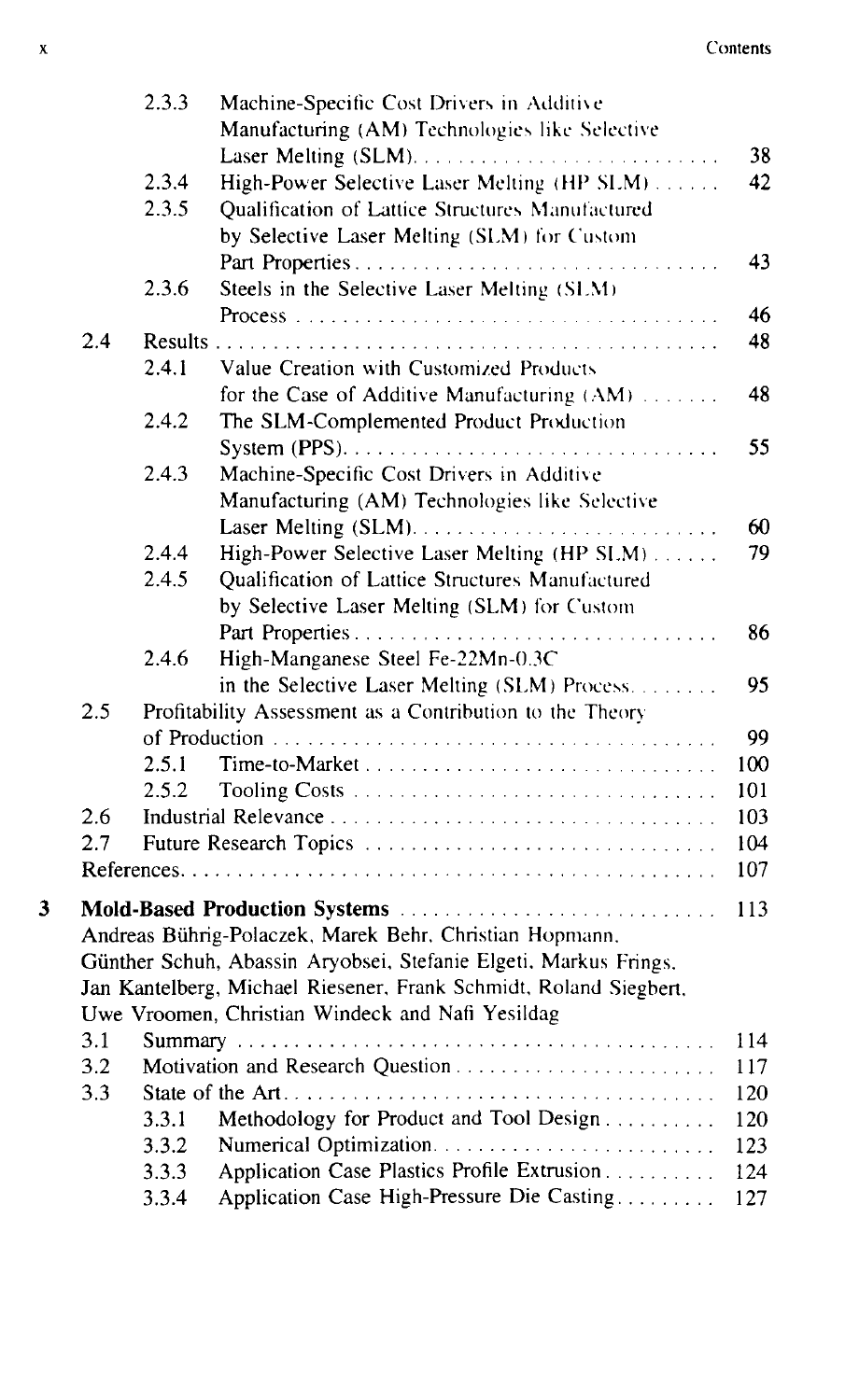|   | 3.4     |                                                                  | 129 |
|---|---------|------------------------------------------------------------------|-----|
|   |         | Methodology for Product and Tool Design<br>3.4.1                 | 129 |
|   |         | 3.4.2                                                            | 138 |
|   |         | Application Case Plastics Profile Extrusion<br>3.4.3             | 144 |
|   |         | Application Case High-Pressure Die Casting<br>3.4.4              | 152 |
|   | 3.5     | Profitability Assessment as a Contribution                       |     |
|   |         |                                                                  | 163 |
|   | 3.6     |                                                                  | 166 |
|   | 3.7     | Future Research Topics                                           | 167 |
|   |         |                                                                  | 170 |
|   | Part II | <b>Virtual Production Systems</b>                                |     |
|   |         | Wolfgang Schulz and Christian Hinke                              |     |
| 4 |         | Virtual Production Intelligence (VPI)                            | 177 |
|   |         | Sabina Jeschke, Achim Kampker, Torsten W. Kuhlen,                |     |
|   |         | Günther Schuh, Wolfgang Schulz, Toufik Al Khawli,                |     |
|   |         | Christian Büscher, Urs Eppelt, Sascha Gebhardt, Kai Kreisköther, |     |
|   |         | Sebastian Pick, Rudolf Reinhard, Hasan Tercan, Julian Utsch      |     |
|   |         | and Hanno Voet                                                   |     |
|   | 4.1     |                                                                  | 178 |
|   | 4.2     |                                                                  | 180 |
|   |         | Virtual Production Intelligence (VPI)<br>4.2.1                   | 180 |
|   |         | Research Questions and Solution Hypothesis<br>4.2.2              | 181 |
|   | 4.3     |                                                                  | 183 |
|   |         | 4.3.1                                                            | 184 |
|   |         | 4.3.2<br>Design Domain Factory                                   | 185 |
|   |         | Design Domain Machine<br>4.3.3                                   | 190 |
|   | 4.4     |                                                                  | 195 |
|   |         | Design Domain Factory<br>4.4.1                                   | 196 |
|   |         | Design Domain Machine<br>4.4.2                                   | 209 |
|   | 4.5     | Profitability Assessment as a Contribution to the Theory         |     |
|   |         |                                                                  | 232 |
|   |         | Reduction of Time-to-Market<br>4.5.1                             | 233 |
|   |         | 4.5.2<br>Increase of Quality                                     | 236 |
|   |         | Effects on Development and Investment Costs<br>4.5.3             | 236 |
|   |         | Conclusions on Profitability<br>4.5.4                            | 237 |
|   | 4.6     |                                                                  | 238 |
|   |         | Virtual Production Intelligence (VPI) in Factory<br>4.6.1        |     |
|   |         |                                                                  | 238 |
|   |         | Metamodeling of Laser Cutting Processes<br>4.6.2                 | 239 |
|   | 4.7     | Future Research Topics                                           | 241 |
|   |         | Design Domain Factory<br>4.7.1                                   | 241 |
|   |         |                                                                  |     |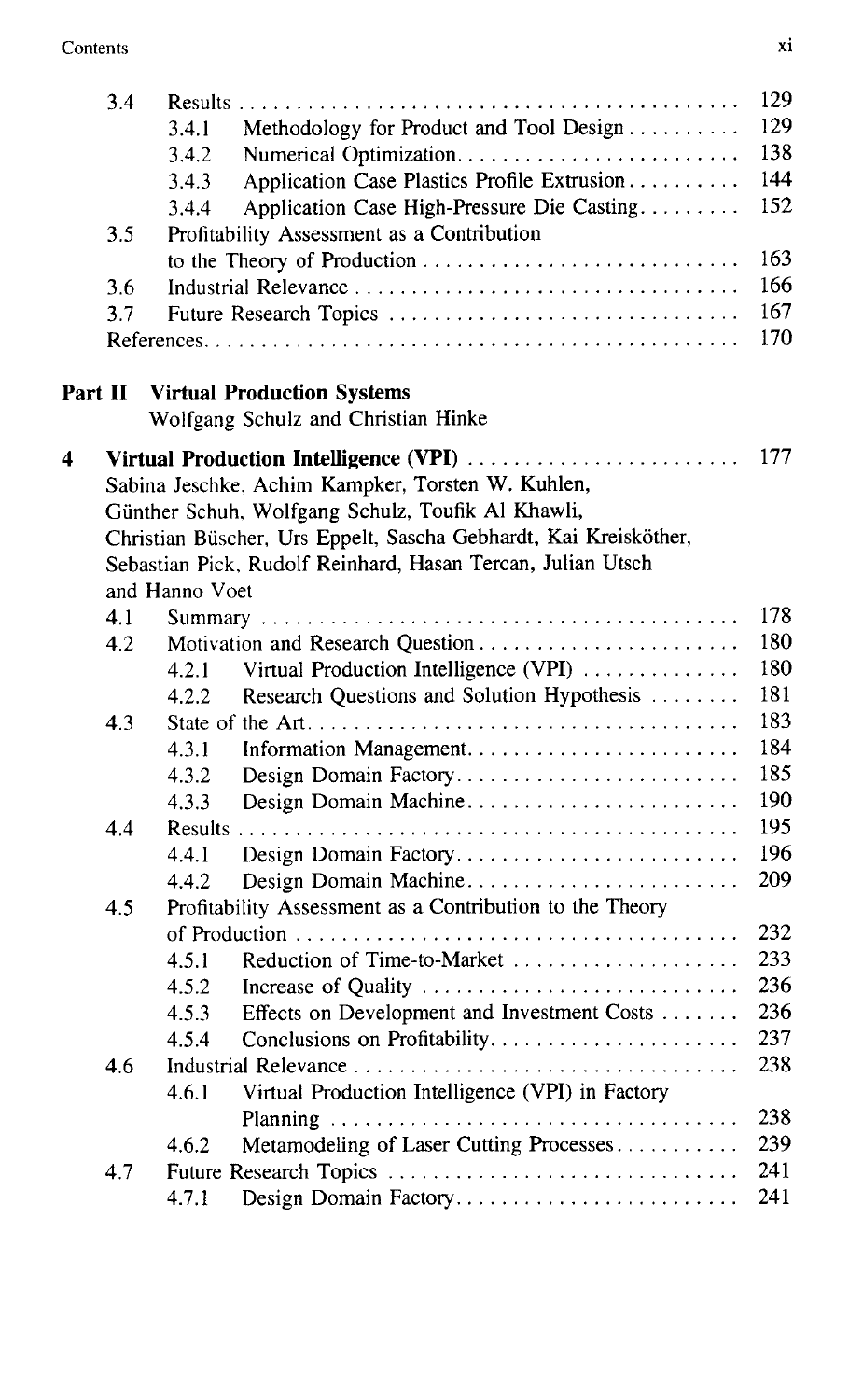|   |     | 4.7.2  | Design Domain Machine<br>a sa sala                                                                                                                                                                                             | 243 |
|---|-----|--------|--------------------------------------------------------------------------------------------------------------------------------------------------------------------------------------------------------------------------------|-----|
|   |     | 4.7.3  | Integrative Scenario<br>.                                                                                                                                                                                                      | 245 |
|   |     |        | .                                                                                                                                                                                                                              | 246 |
| 5 |     |        | <b>Integrated Computational Materials and Production</b>                                                                                                                                                                       |     |
|   |     |        | <b>Engineering (ICMPE)</b><br><b>Contract Contract</b>                                                                                                                                                                         | 253 |
|   |     |        | Wolfgang Bleck, Christian Brecher, Michael Herty, Gerhard Hirt,                                                                                                                                                                |     |
|   |     |        | Christian Hopmann, Fritz Klocke, Nikolai Borchmann,                                                                                                                                                                            |     |
|   |     |        | Jens Dierdorf, Hamidreza Farivar, Patrick Fayek, Axel Hack,                                                                                                                                                                    |     |
|   |     |        | Viktor Kripak, Markus Krömer, Gottfried Laschet, Ulrich Prahl,                                                                                                                                                                 |     |
|   |     |        | Markus Rüngeler, Georg J. Schmitz, Marcel Spekowius.                                                                                                                                                                           |     |
|   |     |        | Phillip Springer and Andre M. Teixeira                                                                                                                                                                                         |     |
|   | 5.1 |        | Summary                                                                                                                                                                                                                        | 254 |
|   | 5.2 |        | Motivation and Research Question<br>a a shekarar 20                                                                                                                                                                            | 255 |
|   |     | 5.2.1  | Topics and Contribution to the Overall Objectives                                                                                                                                                                              | 255 |
|   |     | 5.2.2  |                                                                                                                                                                                                                                | 256 |
|   |     | 5.2.3  | Research Questions for the Contributing Scientists                                                                                                                                                                             | 256 |
|   | 5.3 |        | Demonstrator Components and Process Chain and accessive and the control of the Demonstrator Components and Process Chain                                                                                                       | 257 |
|   |     | 5.3.1  |                                                                                                                                                                                                                                | 257 |
|   |     | 5.3.2  | Demonstrator 2: Plastic Component [1995] (1996) (1996) (1996) (1996) (1996) (1996) (1996) (1996) (1996) (1996) (1996) (1996) (1996) (1997) (1997) (1997) (1997) (1997) (1997) (1997) (1997) (1997) (1997) (1997) (1997) (1997) | 257 |
|   | 5.4 |        |                                                                                                                                                                                                                                | 258 |
|   |     | 5.4.1  | Design of a Low-Cost Substitution                                                                                                                                                                                              |     |
|   |     |        |                                                                                                                                                                                                                                | 258 |
|   |     | 5.4.2  | Continuous Casting of Microalloyed Gear Steels [111].                                                                                                                                                                          | 261 |
|   |     | 5.4.3  | Hot Rolling Multipass Simulation                                                                                                                                                                                               | 262 |
|   |     | 5.4.4  | Material Modeling for the Simulation of Hot                                                                                                                                                                                    |     |
|   |     |        |                                                                                                                                                                                                                                | 263 |
|   |     | 5.4.5  | Warm Forging Process and Its Implications                                                                                                                                                                                      | 265 |
|   |     | 5.4.6  | Machining Simulation with Focus on the Material                                                                                                                                                                                |     |
|   |     |        |                                                                                                                                                                                                                                | 267 |
|   |     | 5.4.7  | Carburizing Simulation                                                                                                                                                                                                         | 269 |
|   |     | 5.4.8  | Lifetime Simulation of Steel Gears                                                                                                                                                                                             | 271 |
|   |     | 5.4.9  | Multiscale Simulation of Injection Molded                                                                                                                                                                                      |     |
|   |     |        |                                                                                                                                                                                                                                | 272 |
|   |     | 5.4.10 | Production Planning with ICMPE Framework                                                                                                                                                                                       | 274 |
|   | 5.5 |        |                                                                                                                                                                                                                                | 275 |
|   |     | 5.5.1  | Design of a Low-Cost Substitution Steel for Large                                                                                                                                                                              |     |
|   |     |        |                                                                                                                                                                                                                                | 275 |
|   |     | 5.5.2  | Continuous Casting of Microalloyed Gear Steels                                                                                                                                                                                 | 280 |
|   |     | 5.5.3  | Hot Rolling Multipass Simulation                                                                                                                                                                                               | 286 |
|   |     | 5.5.4  | Material Modeling for the Simulation of Hot                                                                                                                                                                                    |     |
|   |     |        |                                                                                                                                                                                                                                | 293 |
|   |     | 5.5.5  | Warm Forging Process and Its Implications                                                                                                                                                                                      | 302 |
|   |     |        |                                                                                                                                                                                                                                |     |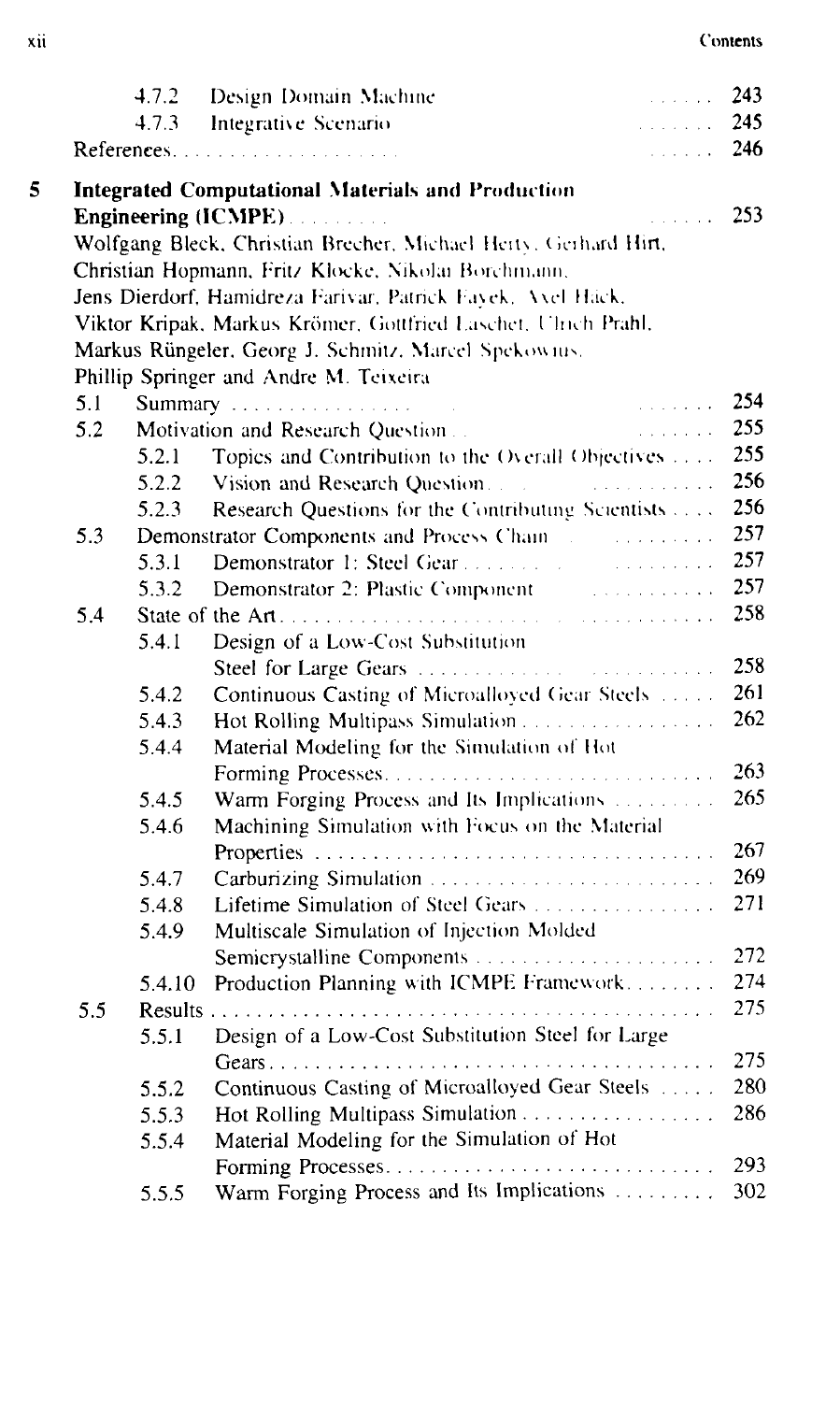|   |          | 5.5.6  | Machining Simulation with Focus on the Material                  |     |
|---|----------|--------|------------------------------------------------------------------|-----|
|   |          |        |                                                                  | 306 |
|   |          | 5.5.7  | Carburizing Simulation                                           | 315 |
|   |          | 5.5.8  |                                                                  | 323 |
|   |          | 5.5.9  | Multiscale Simulation of Injection Molded                        |     |
|   |          |        | Semicrystalline Components                                       | 328 |
|   |          | 5.5.10 | Profitability Assessment as a Contribution to the                |     |
|   |          |        |                                                                  | 352 |
|   |          | 5.5.11 | Industrial Relevance                                             | 355 |
|   |          | 5.5.12 | Future Research and Development Topics                           | 359 |
|   |          |        |                                                                  | 359 |
|   |          |        |                                                                  |     |
|   | Part III |        | <b>Integrated Technologies</b>                                   |     |
|   |          |        | Gerhard Hirt and Laura Conrads                                   |     |
| 6 |          |        | Multi-technology Platforms (MTPs)                                | 369 |
|   |          |        | Christian Brecher, Wolfgang Bleck, Jörg Feldhusen, Gerhard Hirt, |     |
|   |          |        | Fritz Klocke, Uwe Reisgen, Robert Schmitt, David Bailly,         |     |
|   |          |        | Markus Bambach, Laura Conrads, Frédéric du Bois-Reymond,         |     |
|   |          |        | Alexander Göttmann, Stefan Gräfe, Mohamed Harraz,                |     |
|   |          |        | Jan Erik Heller, Werner Herfs, Krishna Chaitanya Komerla,        |     |
|   |          |        | Marvin Laugwitz, Manuel Löwer, Chris Mertin, Andreas Naumov,     |     |
|   |          |        | Johannes Nittinger, Martin Peterek, Ulrich Prahl, Jan Rey,       |     |
|   |          |        | Alexander Schiebahn, Alexander Schmid, Roman Schmitz,            |     |
|   |          |        | Stefan Tönissen, Holger Voswinckel, Maximilian Wegener           |     |
|   |          |        | and Frederik Wellmann                                            |     |
|   | 6.1      |        |                                                                  | 371 |
|   | 6.2      |        |                                                                  | 372 |
|   | 6.3      |        | Design Methodology for Multi-technology Platforms                | 373 |
|   |          | 6.3.1  |                                                                  | 373 |
|   |          | 6.3.2  |                                                                  | 375 |
|   |          | 6.3.3  |                                                                  | 377 |
|   |          | 6.3.4  | Industrial Relevance                                             | 384 |
|   |          | 6.3.5  | Conclusions and Outlook                                          | 384 |
|   | 6.4      |        | Measurement on Machine Tools and MTPs                            | 385 |
|   |          | 6.4.1  |                                                                  | 385 |
|   |          | 6.4.2  |                                                                  | 385 |
|   |          | 6.4.3  |                                                                  | 387 |
|   |          | 6.4.4  | Industrial Relevance                                             | 398 |
|   |          | 6.4.5  | Conclusion and Outlook                                           | 399 |
|   | 6.5      |        | Demonstrator Multi-technology Machining Center (MTMC)            | 399 |
|   |          | 6.5.1  |                                                                  | 400 |
|   |          | 6.5.2  |                                                                  | 402 |
|   |          | 6.5.3  |                                                                  | 404 |
|   |          |        |                                                                  |     |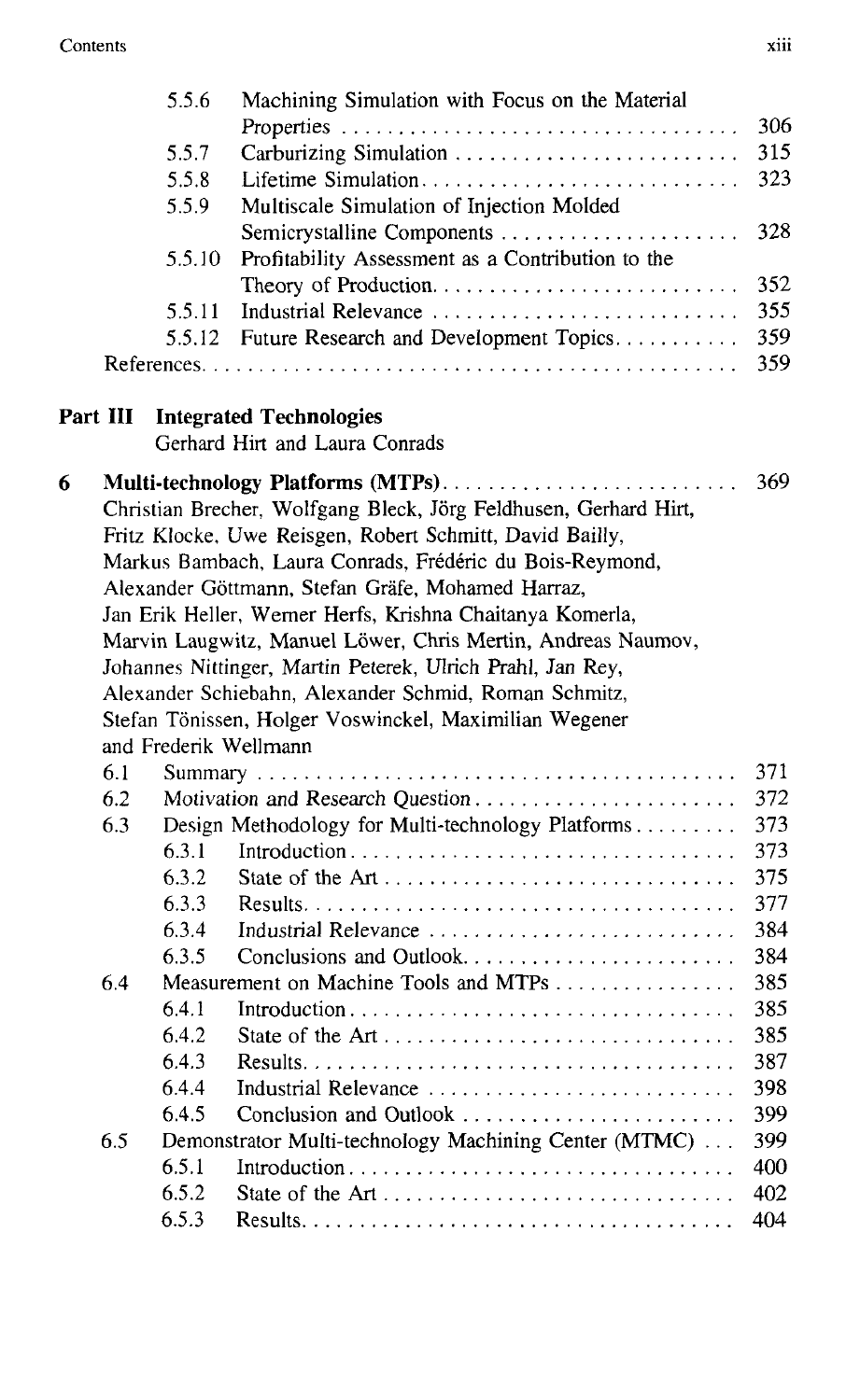|   |      | 6.5.4  | Industrial Relevance <i>manufacturer</i>                                                                                                                                                                                       | .                | 418 |
|---|------|--------|--------------------------------------------------------------------------------------------------------------------------------------------------------------------------------------------------------------------------------|------------------|-----|
|   |      | 6.5.5  | Conclusion and Outlook                                                                                                                                                                                                         | .                | 419 |
|   | 6.6  |        | Demonstrator Hybrid Sheet Metal Processing Center                                                                                                                                                                              |                  | 419 |
|   |      | 6.6.1  |                                                                                                                                                                                                                                |                  | 419 |
|   |      | 6.6.2  |                                                                                                                                                                                                                                | $\sim$           | 420 |
|   |      | 6.6.3  |                                                                                                                                                                                                                                | <u>.</u>         | 427 |
|   |      | 6.6.4  | Industrial Relevance Manuel Manuel Manuel Manuel Manuel Manuel Manuel Manuel Manuel Manuel Manuel Manuel Manuel Manuel Manuel Manuel Manuel Manuel Manuel Manuel Manuel Manuel Manuel Manuel Manuel Manuel Manuel Manuel Manue | المتحدث والمتحدث | 439 |
|   |      | 6.6.5  | Conclusion and Outlook <b>Conclusion</b><br><u>.</u><br>Tan masa sa karang kalendar                                                                                                                                            |                  | 441 |
|   | 6.7  |        | Demonstrator Conductive Friction Stir Welding (FSW)                                                                                                                                                                            |                  |     |
|   |      |        |                                                                                                                                                                                                                                |                  | 442 |
|   |      | 6.7.1  |                                                                                                                                                                                                                                |                  | 442 |
|   |      | 6.7.2  |                                                                                                                                                                                                                                |                  | 442 |
|   |      | 6.7.3  |                                                                                                                                                                                                                                |                  | 451 |
|   |      | 6.7.4  |                                                                                                                                                                                                                                |                  | 465 |
|   |      | 6.7.5  |                                                                                                                                                                                                                                |                  | 466 |
|   | 6.8  |        |                                                                                                                                                                                                                                |                  | 466 |
|   |      | 6.8.1  |                                                                                                                                                                                                                                |                  | 466 |
|   |      | 6.8.2  | State of the Art                                                                                                                                                                                                               |                  | 467 |
|   |      | 6.8.3  |                                                                                                                                                                                                                                |                  | 469 |
|   |      | 6.8.4  | Industrial Relevance                                                                                                                                                                                                           |                  | 480 |
|   |      | 6.8.5  | Conclusion and Outlook                                                                                                                                                                                                         |                  | 480 |
|   | 6.9  |        | Economic Efficiency of Manufacturing Technology                                                                                                                                                                                |                  |     |
|   |      |        |                                                                                                                                                                                                                                |                  | 480 |
|   |      | 6.9.1  |                                                                                                                                                                                                                                |                  | 480 |
|   |      | 6.9.2  | State of the Art                                                                                                                                                                                                               |                  | 481 |
|   |      | 6.9.3  |                                                                                                                                                                                                                                |                  | 484 |
|   |      | 6.9.4  | Conclusion and Outlook                                                                                                                                                                                                         |                  | 494 |
|   | 6.10 |        | Profitability Assessment as a Contribution to the Theory                                                                                                                                                                       |                  |     |
|   |      |        |                                                                                                                                                                                                                                |                  | 495 |
|   |      | 6.10.1 | Multi-technology Machining Center                                                                                                                                                                                              |                  | 495 |
|   |      | 6.10.2 | Hybrid Sheet Metal Processing Center                                                                                                                                                                                           |                  | 497 |
|   |      | 6.10.3 | Conductive Friction Stir Welding (FSW).                                                                                                                                                                                        |                  | 499 |
|   |      | 6.10.4 |                                                                                                                                                                                                                                |                  | 502 |
|   | 6.11 |        | Conclusion and Future Research Topics                                                                                                                                                                                          |                  | 504 |
|   |      |        |                                                                                                                                                                                                                                |                  | 505 |
| 7 |      |        |                                                                                                                                                                                                                                |                  | 515 |
|   |      |        | Kirsten Bobzin, Andreas Bührig-Polaczek, Christian Hopmann,                                                                                                                                                                    |                  |     |
|   |      |        | Peter Loosen, Reinhart Poprawe, Mehmet Öte.                                                                                                                                                                                    |                  |     |
|   |      |        | Uwe Reisgen, Tobias Brögelmann, Arnold Gillner, Thomas F. Linke.                                                                                                                                                               |                  |     |
|   |      |        | Uwe Vroomen, Christian Windeck, Michael Berens,                                                                                                                                                                                |                  |     |
|   |      |        | Claudia A. Hartmann, Jan Klein, Nathan C. Kruppe, Xifang Liao,                                                                                                                                                                 |                  |     |
|   |      |        | Patrick Messer, Mona Naderi, Philipp Ochotta, Magnus Orth,                                                                                                                                                                     |                  |     |
|   |      |        | Florian Petzinka, Malte Röbig, Alexander Schiebahn,                                                                                                                                                                            |                  |     |
|   |      |        | Johannes Schönberger and Michael Steger                                                                                                                                                                                        |                  |     |
|   |      |        |                                                                                                                                                                                                                                |                  |     |

V,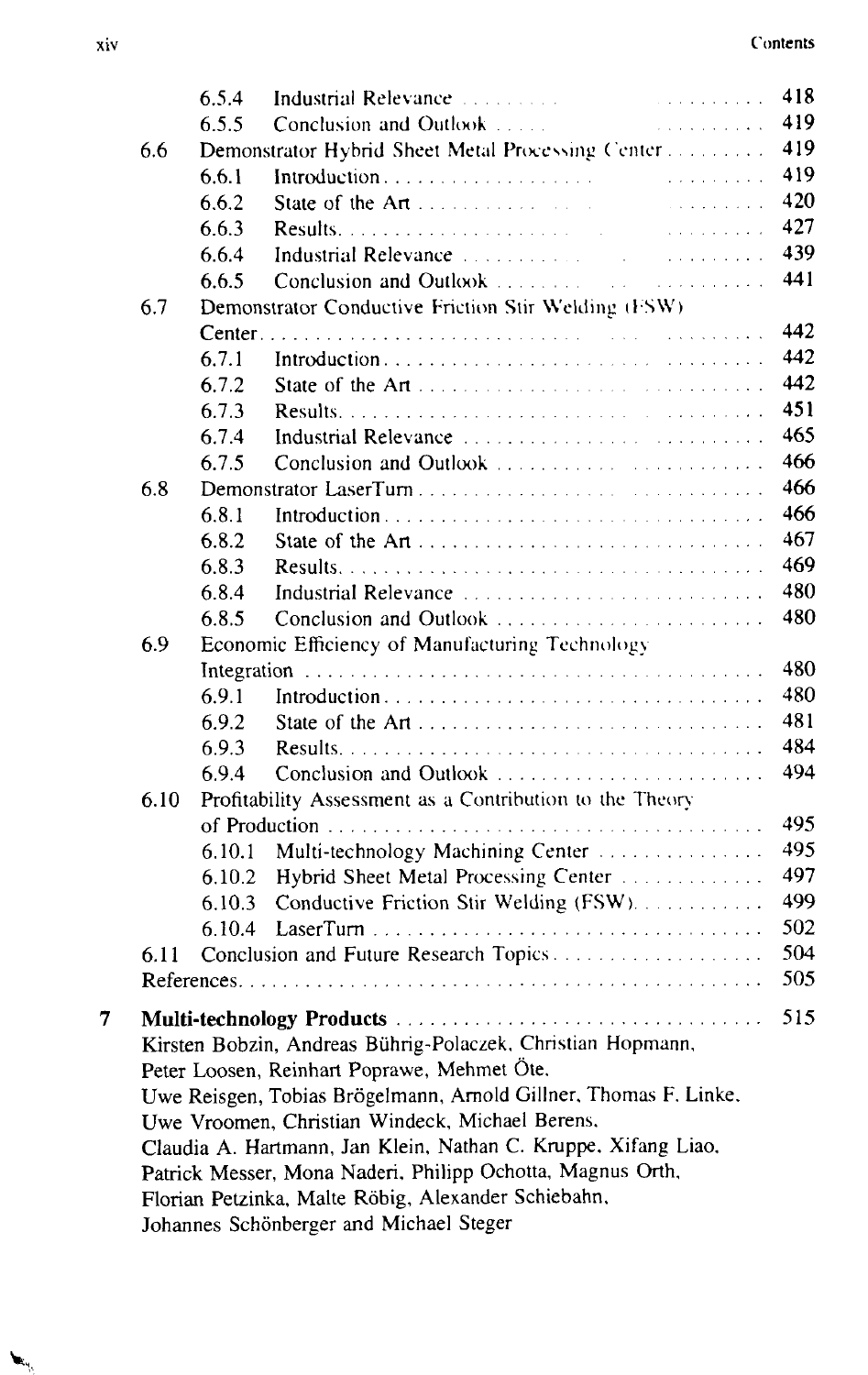| 7.1 |       |                                                         | 516 |  |  |
|-----|-------|---------------------------------------------------------|-----|--|--|
| 7.2 |       |                                                         | 518 |  |  |
| 7.3 |       | Plastics-Metal Hybrid Parts for Electrical Applications | 519 |  |  |
|     | 7.3.1 | Introduction                                            | 519 |  |  |
|     | 7.3.2 |                                                         | 520 |  |  |
|     | 7.3.3 |                                                         | 523 |  |  |
|     | 7.3.4 | Profitability Assessment as a Contribution              |     |  |  |
|     |       | to the Theory of Production                             | 540 |  |  |
|     | 7.3.5 | Industrial Relevance                                    | 542 |  |  |
|     | 7.3.6 | Conclusion and Outlook                                  | 544 |  |  |
| 7.4 |       | Manufacture of Plastic Components with Optical          |     |  |  |
|     |       |                                                         | 544 |  |  |
|     | 7.4.1 | Introduction                                            | 544 |  |  |
|     | 7.4.2 |                                                         | 545 |  |  |
|     | 7.4.3 |                                                         | 551 |  |  |
|     | 7.4.4 | Profitability Assessment as a Contribution              |     |  |  |
|     |       | to the Theory of Production                             | 584 |  |  |
|     | 7.4.5 | Industrial Relevance                                    | 587 |  |  |
|     | 7.4.6 |                                                         | 588 |  |  |
| 7.5 |       | Plastic-Metal Hybrids for Structural Applications       | 589 |  |  |
|     | 7.5.1 |                                                         | 589 |  |  |
|     | 7.5.2 |                                                         | 589 |  |  |
|     | 7.5.3 |                                                         | 592 |  |  |
|     | 7.5.4 | Profitability Assessment as a Contribution              |     |  |  |
|     |       | to the Theory of Production                             | 615 |  |  |
|     | 7.5.5 | Industrial Relevance                                    | 616 |  |  |
|     | 7.5.6 | Conclusion and Outlook                                  | 617 |  |  |
| 7.6 |       | Future Research Topics                                  | 618 |  |  |
|     | 622   |                                                         |     |  |  |

## Part IV Self-optimizing Production Systems

Christopher Schlick, Günther Schuh, Fritz Klocke, Robert Schmitt, Dirk Abel, Christian Brecher, Burkhard Corves, Thomas Gries, Christian Hopmann, Sabina Jeschke, Achim Kampker, Peter Loosen, Reinhart Poprawe, Uwe Reisgen, Wolfgang Schulz, Martina Ziefle, Felix Bertelsmeier, Matthias Blum, Marco Faber, Yves-Simon Gloy, Gunnar Keitzel, Alexander Mertens and Henning Petruck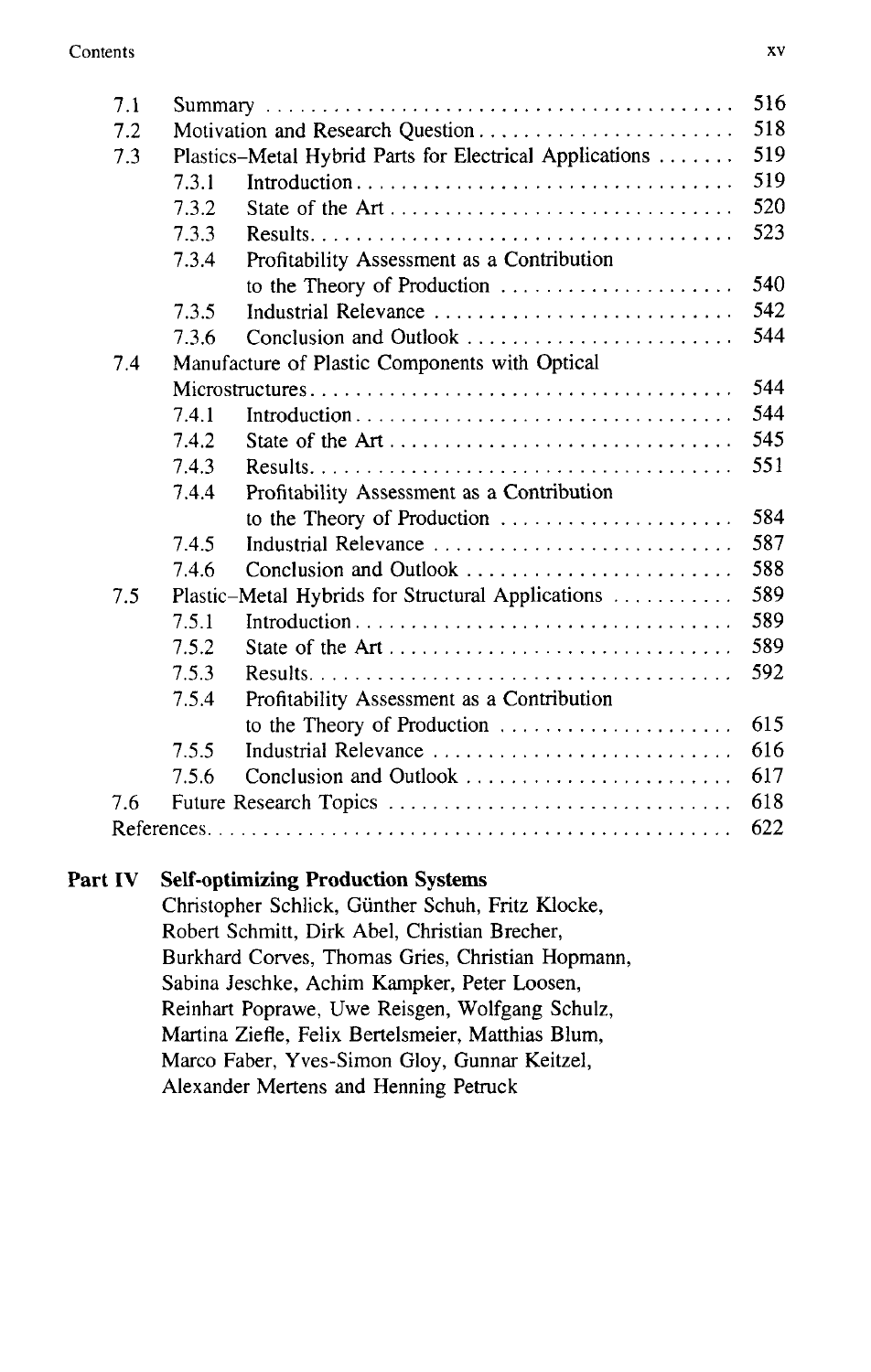|     |                                                   | Cognition-Enhanced, Self-optimizing Production Networks           | 645 |  |  |  |
|-----|---------------------------------------------------|-------------------------------------------------------------------|-----|--|--|--|
|     |                                                   | Christopher Schlick, Volker Stich, Robert Schmitt, Günther Schuh, |     |  |  |  |
|     | Martina Ziefle, Christian Brecher, Matthias Blum, |                                                                   |     |  |  |  |
|     |                                                   | Alexander Mertens, Marco Faber, Sinem Kuz, Henning Petruck,       |     |  |  |  |
|     |                                                   | Marco Fuhrmann, Melanie Luckert, Felix Brambring,                 |     |  |  |  |
|     |                                                   | Christina Reuter, Niklas Hering, Marcel Groten, Simone Korall,    |     |  |  |  |
|     |                                                   | Daniel Pause, Philipp Brauner, Werner Herfs, Markus Odenbusch.    |     |  |  |  |
|     |                                                   | Stephan Wein, Sebastian Stiller and Marvin Berthold               |     |  |  |  |
| 8.1 |                                                   | <u>.</u>                                                          | 646 |  |  |  |
| 8.2 |                                                   | Motivation and Research Question<br><u>.</u>                      | 649 |  |  |  |
|     | 8.2.1                                             |                                                                   | 649 |  |  |  |
|     | 8.2.2                                             |                                                                   | 649 |  |  |  |
|     | 8.2.3                                             | Concept of Self-optimizing Production Networks                    | 651 |  |  |  |
|     | 8.2.4                                             |                                                                   | 652 |  |  |  |
| 8.3 |                                                   | Intercompany Material and Information Flow                        | 654 |  |  |  |
|     | 8.3.1                                             |                                                                   | 654 |  |  |  |
|     | 8.3.2                                             | State of the Art                                                  | 655 |  |  |  |
|     | 8.3.3                                             |                                                                   | 657 |  |  |  |
|     | 8.3.4                                             | Profitability Assessment as a Contribution                        |     |  |  |  |
|     |                                                   | to the Theory of Production                                       | 685 |  |  |  |
|     | 8.3.5                                             | Industrial Relevance                                              | 686 |  |  |  |
|     | 8.3.6                                             | Conclusion and Outlook                                            | 688 |  |  |  |
| 8.4 |                                                   | Self-optimizing Production Planning and Control                   | 689 |  |  |  |
|     | 8.4.1                                             |                                                                   | 689 |  |  |  |
|     | 8.4.2                                             |                                                                   | 689 |  |  |  |
|     | 8.4.3                                             |                                                                   | 691 |  |  |  |
|     | 8.4.4                                             | Profitability Assessment as a Contribution                        |     |  |  |  |
|     |                                                   | to the Theory of Production                                       | 698 |  |  |  |
|     | 8.4.5                                             | Industrial Relevance                                              | 700 |  |  |  |
|     | 8.4.6                                             | Conclusion and Outlook                                            | 701 |  |  |  |
| 8.5 |                                                   | Cognition-Enhanced Self-optimizing Production Lines               | 701 |  |  |  |
|     | 8.5.1                                             | Introduction                                                      | 701 |  |  |  |
|     | 8.5.2                                             |                                                                   | 703 |  |  |  |
|     | 8.5.3                                             |                                                                   | 708 |  |  |  |
|     | 8.5.4                                             | Profitability Assessment as a Contribution                        |     |  |  |  |
|     |                                                   | to the Theory of Production                                       | 731 |  |  |  |
|     | 8.5.5                                             | Industrial Relevance                                              | 732 |  |  |  |
|     | 8.5.6                                             | Conclusion and Outlook                                            | 733 |  |  |  |
|     |                                                   | Conclusion and Future Research Topics                             | 735 |  |  |  |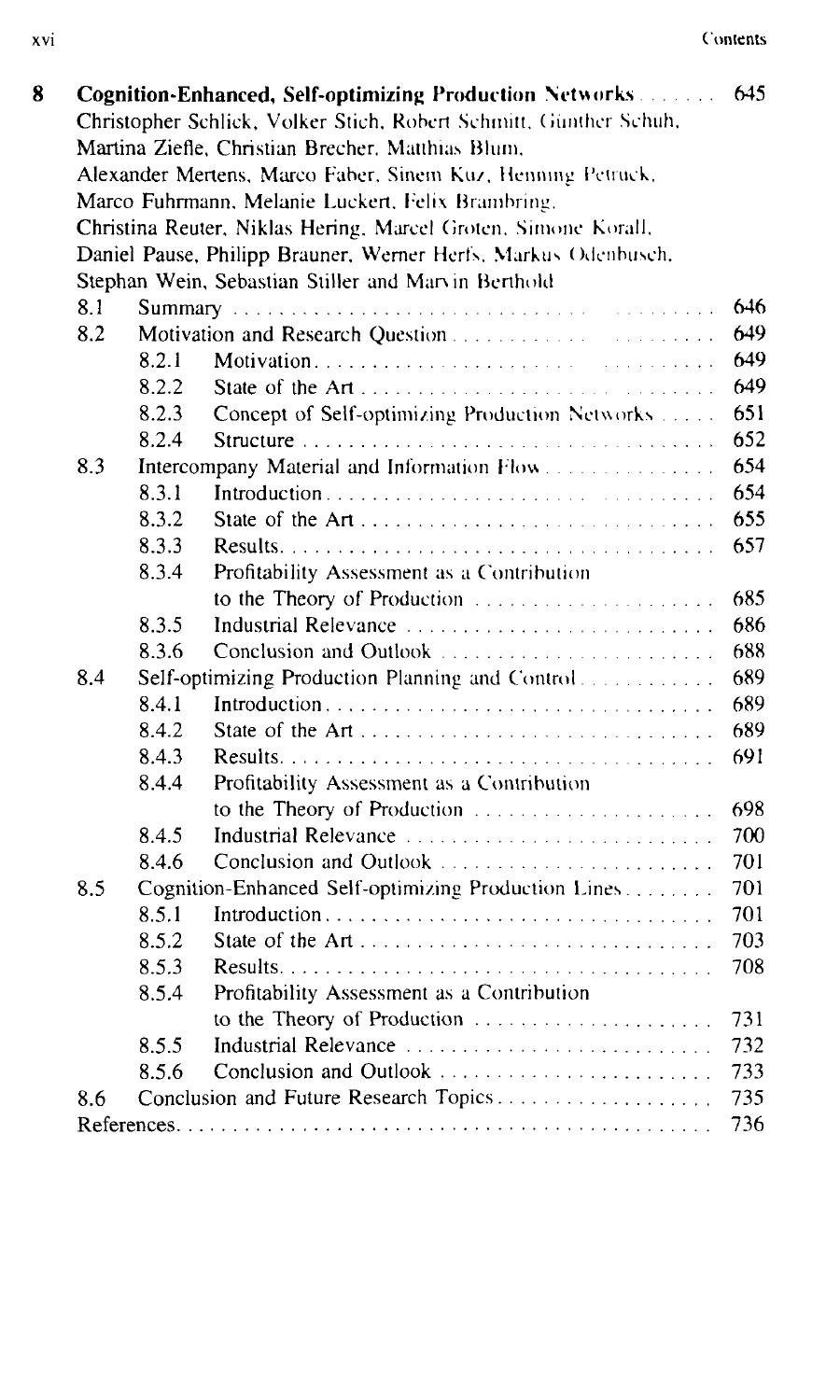| 9  |                                                      |                   |                                                              | 745 |  |  |  |
|----|------------------------------------------------------|-------------------|--------------------------------------------------------------|-----|--|--|--|
|    |                                                      |                   | Fritz Klocke, Dirk Abel, Thomas Gries, Christian Hopmann,    |     |  |  |  |
|    |                                                      |                   | Peter Loosen, Reinhard Poprawe, Uwe Reisgen, Robert Schmitt, |     |  |  |  |
|    |                                                      |                   | Wolfgang Schulz, Peter Abels, Oliver Adams, Thomas Auerbach, |     |  |  |  |
|    |                                                      |                   | Thomas Bobek, Guido Buchholz, Benjamin Döbbeler,             |     |  |  |  |
|    |                                                      |                   | Daniel Frank, Julian Heinisch, Torsten Hermanns,             |     |  |  |  |
|    | Yves-Simon Gloy, Gunnar Keitzel, Maximilian Kemper,  |                   |                                                              |     |  |  |  |
|    | Diana Suarez Martel, Viktor Reimer, Matthias Reiter, |                   |                                                              |     |  |  |  |
|    |                                                      |                   | Marco Saggiomo, Max Schwenzer, Sebastian Stemmler,           |     |  |  |  |
|    |                                                      |                   | Stoyan Stoyanov, Ulrich Thombansen, Drazen Veselovac         |     |  |  |  |
|    |                                                      | and Konrad Willms |                                                              |     |  |  |  |
|    | 9.1                                                  |                   |                                                              | 746 |  |  |  |
|    | 9.2                                                  |                   | Motivation and Research Question                             | 748 |  |  |  |
|    | 9.3                                                  |                   | Approaches to Self-optimize Technical Systems                | 750 |  |  |  |
|    |                                                      | 9.3.1             | State of the Art of Self-optimizing Production               |     |  |  |  |
|    |                                                      |                   |                                                              | 750 |  |  |  |
|    |                                                      | 9.3.2             |                                                              | 760 |  |  |  |
|    | 9.4                                                  |                   |                                                              | 771 |  |  |  |
|    |                                                      | 9.4.1             | Model-Based Self-optimizing (MBSO)                           |     |  |  |  |
|    |                                                      |                   | Manufacturing System for Laser Cutting                       | 772 |  |  |  |
|    |                                                      | 9.4.2             | Model-Based Self-optimizing (MBSO)                           |     |  |  |  |
|    |                                                      |                   | in Gas Metal Arc Welding                                     | 784 |  |  |  |
|    |                                                      | 9.4.3             | Self-optimized Process Control of the Gun                    |     |  |  |  |
|    |                                                      |                   | Drilling Process                                             | 793 |  |  |  |
|    |                                                      | 9.4.4             | Model-Based Predictive Force Control in Milling              | 801 |  |  |  |
|    |                                                      | 9.4.5             | Self-optimizing Injection Molding                            | 814 |  |  |  |
|    |                                                      | 9.4.6             |                                                              | 823 |  |  |  |
|    |                                                      | 9.4.7             | Self-optimized Weaving                                       | 831 |  |  |  |
|    |                                                      | 9.4.8             | Self-optimizing Inspection System                            | 841 |  |  |  |
|    | 9.5                                                  |                   | Profitability Assessment as a Contribution to the Theory     |     |  |  |  |
|    |                                                      |                   |                                                              | 849 |  |  |  |
|    |                                                      | 9.5.1             | Manufacturing Time                                           | 850 |  |  |  |
|    |                                                      | 9.5.2             |                                                              | 859 |  |  |  |
|    |                                                      | 9.5.3             | Industrial Relevance                                         | 860 |  |  |  |
|    |                                                      | 9.5.4             | Future Research Topics                                       | 863 |  |  |  |
|    | 868                                                  |                   |                                                              |     |  |  |  |
| 10 |                                                      |                   | Cognition-Enhanced, Self-optimizing Assembly Systems         | 877 |  |  |  |
|    |                                                      |                   | Robert Schmitt, Burkhard Corves, Peter Loosen,               |     |  |  |  |
|    |                                                      |                   | Christian Brecher, Sabina Jeschke, Walter Kimmelmann,        |     |  |  |  |
|    |                                                      |                   | Mathias Hüsing, Jochen Stollenwerk, Felix Bertelsmeier,      |     |  |  |  |
|    |                                                      |                   | Tim Detert, Sebastian Haag, Max Hoffmann, Martin Holters,    |     |  |  |  |
|    |                                                      |                   | Stefan Kurtenbach, Eike Permin, Marcel Prochnau,             |     |  |  |  |
|    |                                                      |                   | Christoph Knut Storm and Markus Janßen                       |     |  |  |  |
|    | 10.1                                                 |                   |                                                              | 878 |  |  |  |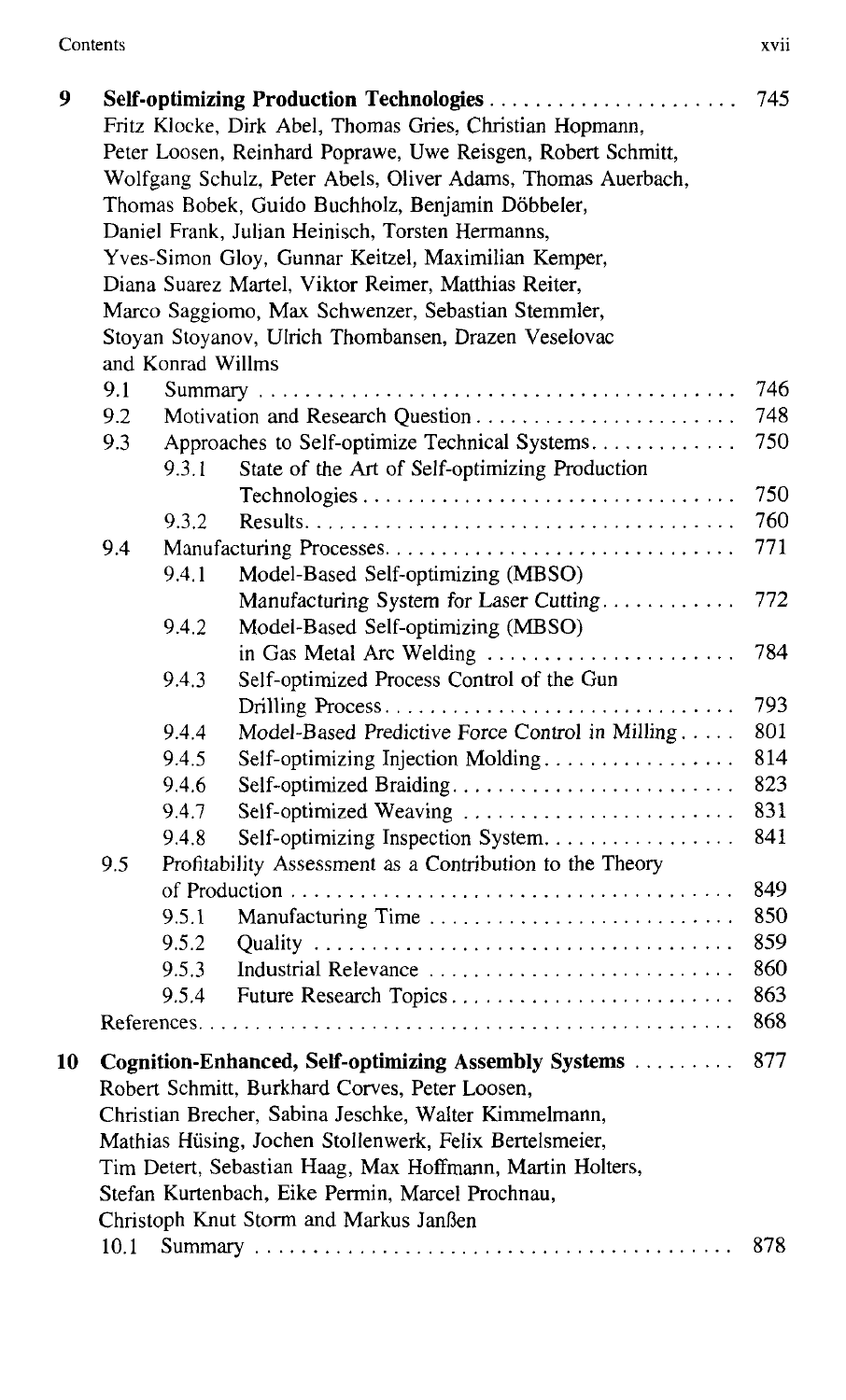|        | 10.2 |                   |                                                                  | 879  |
|--------|------|-------------------|------------------------------------------------------------------|------|
|        |      | 10.2.1            | Self-optimization in Industrial Assembly.                        | 881  |
|        |      | 10.2.2            | Self-optimization in the Use Case of Airplane                    |      |
|        |      |                   |                                                                  | 883  |
|        |      | 10.2.3            | Self-optimization in the Use Case of Optical                     |      |
|        |      |                   |                                                                  | 884  |
|        | 10.3 |                   |                                                                  | 884  |
|        |      | 10.3.1            | Assembly of Large Components in Aerospace                        |      |
|        |      |                   |                                                                  | 884  |
|        |      | 10.3.2            | Assembly Technologies for Optical Systems                        | 890  |
|        |      | 10.3.3            | Results from the First Project Phase                             | 893  |
|        | 10.4 |                   | Results $\ldots$ ,                                               | 897  |
|        |      | 10.4.1            | Self-optimizing Assembly of Large-Scale                          |      |
|        |      |                   |                                                                  | 903  |
|        |      | 10.4.2            | Self-optimizing Assembly of Optical Systems                      | 943  |
|        | 10.5 |                   | Profitability Assessment as Contribution to the Theory           |      |
|        |      |                   | of Production<br>.                                               | 972  |
|        |      | 10.5.1            | Environmental Assessment of Self-optimizing                      |      |
|        |      |                   |                                                                  | 974  |
|        |      | 10.5.2            | Comprehensive Goal Systems for Decision-Making                   | 976  |
|        |      | 10.5.3            | Exemplary Cost Assessment for the Demonstrators                  | 977  |
|        | 10.6 |                   |                                                                  | 980  |
|        | 10.7 |                   | Future Research Topics                                           | 982  |
|        |      |                   |                                                                  | 984  |
|        |      |                   |                                                                  |      |
| Part V |      |                   | <b>Cross-Sectional Processes</b>                                 |      |
|        |      |                   | Christian Brecher, Denis Özdemir and Anja Ruth Weber             |      |
|        |      |                   |                                                                  |      |
| 11     |      |                   |                                                                  | 993  |
|        |      |                   | Sabina Jeschke, Wolfgang Bleck, Anja Richert, Günther Schuh,     |      |
|        |      |                   | Wolfgang Schulz, Martina Ziefle, André Bräkling, André Calero    |      |
|        |      |                   | Valdez, Kirsten Dahmen, Ulrich Jansen, Claudia Jooß,             |      |
|        |      |                   | Sarah L. Müller, Ulrich Prahl, Anne Kathrin Schaar, Mamta Sharma |      |
|        |      | and Thomas Thiele |                                                                  |      |
|        | 11.1 |                   |                                                                  | 994  |
|        | 11.2 |                   | Motivation and Research Question                                 | 995  |
|        | 11.3 |                   | State of the Art and Results of Scientific Cooperation           |      |
|        |      |                   |                                                                  | 997  |
|        |      | 11.3.1            | Continuous Formative Evaluation                                  | 997  |
|        |      | 11.3.2            | Critical Incidents of Interdisciplinary Research                 | 1001 |
|        |      | 11.3.3            | Intercultural Diversity Management-Age and                       |      |
|        |      |                   | Culture Effects in Cluster Research                              | 1005 |
|        |      | 11.3.4            | Physical Networking and Tailor-Made Trainings                    |      |
|        |      |                   |                                                                  |      |
|        |      | 11.3.5            | Interdisciplinary Innovation Management  1015                    |      |